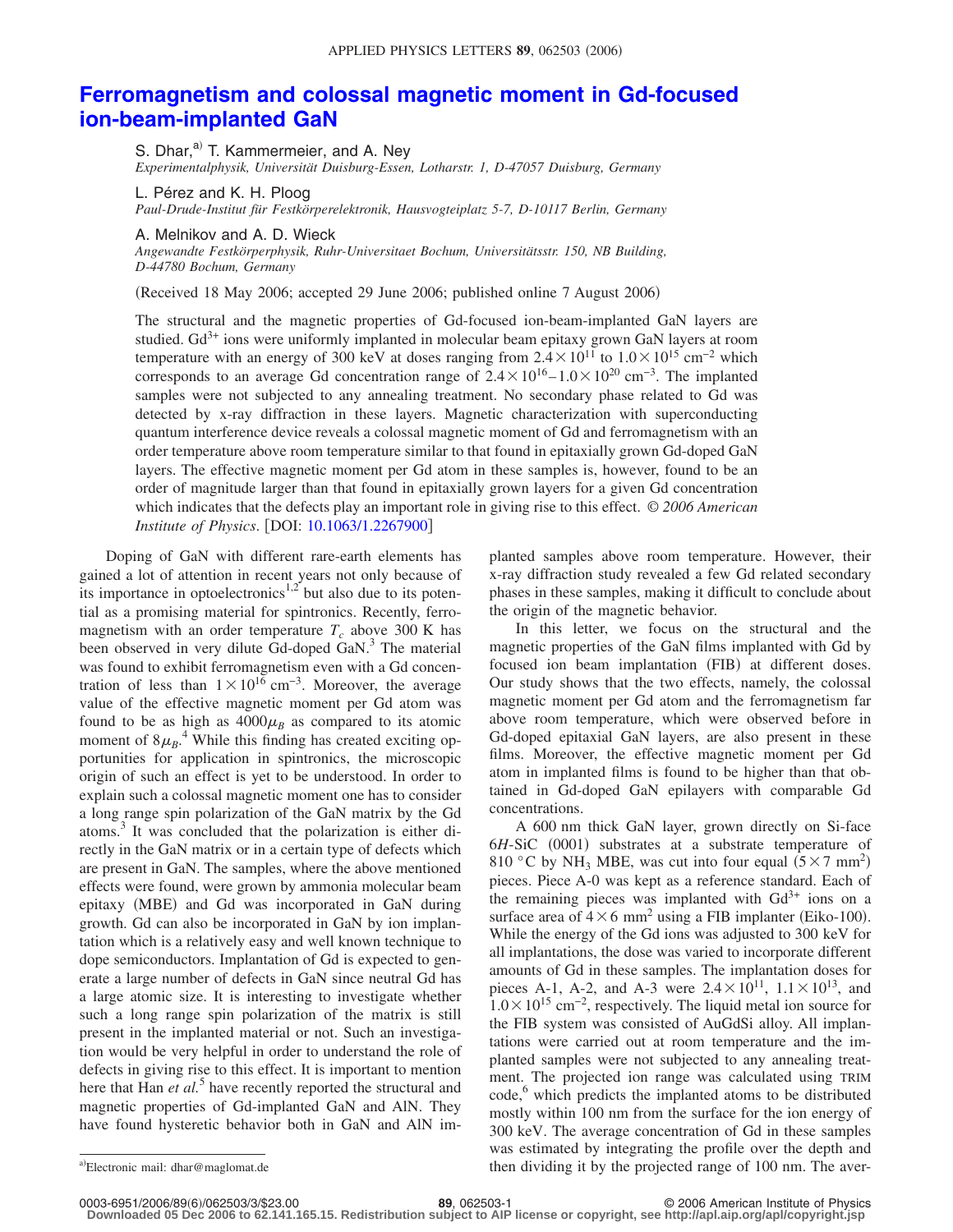

FIG. 1. X-ray diffraction  $\omega$ -2 $\theta$  symmetric scans taken with a 1 mm slit in front of the detector for samples A-0 and A-3. The inset shows the region covering GaN (0002) and SiC (0006) reflections in an expanded scale.

age Gd concentrations  $N_{\text{Gd}}$  in samples A-1, A-2, and A-3 were  $2.4 \times 10^{16}$ ,  $1.1 \times 10^{18}$ , and  $1.0 \times 10^{20}$  cm<sup>-3</sup>, respectively, with a maximum estimation of error of 5% for all samples.

The structural properties of the layers were investigated by x-ray diffraction using a Philips X'pert Pro™ diffractometer with Cu  $K\alpha_1$  radiation. The magnetization measurements from 2 up to 360 K were performed in a Quantum Design superconducting quantum interference device magnetometer. The magnetization loops were recorded at various temperatures for magnetic fields between ±50 kOe with the magnetic field applied parallel to the sample surface, i.e., perpendicular to the *c* axis. Prior to measuring the temperature dependence of the magnetization, the sample was cooled from room temperature to 2 K either under a saturation field of 50 kOe [field cooled (FC)] or at zero field [zero field cooled (ZFC)]. In the case of ZFC measurements the sample was demagnetized under an oscillatory magnetic field at room temperature before cooling it down to 2 K.

Figure 1 compares the symmetric x-ray  $\omega$ -2 $\theta$  scans taken within a wide angular range of  $\omega$  from 5° to 55° with a 1 mm slit in front of the detector for samples A-0 and A-3. The inset shows the region covering the GaN (0002) and SiC (0006) reflections in an expanded scale. Apart from the reflections of the substrate and the GaN layer, no additional reflections were detected in sample A-0 as expected. The  $\omega$ -2 $\theta$  scans for Gd-implanted samples A-1 and A-2 (not shown in the figure) look very similar to that obtained for sample A-0 without revealing any additional reflection. However, in sample A-3, which was implanted at the highest dose, a few additional features (indicated by arrows) around the GaN (0002) peak can clearly be seen in the inset of the figure. The broad feature appearing at the left side of the GaN (0002) reflection is expected to have originated from the Gd-implanted top layer. The Bragg angle associated with this peak is smaller than that for the GaN (0002) reflection, which indicates an increase of the *c*-lattice constant in the Gd-implanted layer. The origin of this splitting (indicated by arrows 1 and 2) is not clear yet. The broad feature (indicated by arrow 3) appearing as a solder to the substrate peak might stem from a few nm of the surface layer which is expected to be highly defective in this sample because of the damages created by heavy implantation doses. It is worth to be noted that the possibility of the formation of other Gd related phases as clusters cannot be ruled out in this particular sample. In sample A-3, the GaN (0002) peak appears almost at the same position and has a very similar width as that from



FIG. 2. Magnetization loops obtained for samples A-0, A-1, and A-3 at (a) 2 K and (b) 300 K. The insets show the loops corrected for the diamagnetic background.

the reference sample, suggesting that the peak must be associated with the bottom part of the GaN layer which remains unaffected by the implantation.

Figure 2 compares the field dependence of the magnetization for the reference sample A-0 and the Gd-implanted samples A-1 and A-3 at 2 and 300 K. Both at 2 and 300 K, the reference sample exhibits the expected diamagnetic behavior in the whole magnetic field range between  $\pm 50$  kOe, while the Gd-implanted samples clearly exhibit a hysteresis (at lower fields) superimposed on a diamagnetic background. The contribution from this additional phase can be extracted by subtracting the diamagnetic background from the data. In the insets, these contributions are plotted for samples A-1 and A-3. At 300 K, the magnetization clearly saturates at high magnetic fields in these samples, indicating a ferromagneticlike behavior. However, at 2 K, the magnetization appears to be still not saturated even at a magnetic field of ±50 kOe which suggests that an additional paramagnetic phase is present at low temperatures. It should be noted that a similar magnetic hysteretic behavior with an order temperature above 300 K has been observed in epitaxially grown Gd-doped GaN layers.<sup>3</sup>

Figure 3 shows the temperature dependence of the FC and ZFC magnetizations under a magnetic field of 100 Oe for samples A-1 and A-3. Clearly, the FC and ZFC curves are qualitatively similar for these samples, featuring a strong temperature dependence below 10 K followed by a slow component at higher temperatures, suggesting the coexistence of a paramagneticlike and a ferromagneticlike phase in these samples. This finding is consistent with the observation in Fig. 2. It is noteworthy that unlike in epitaxially grown Gd-doped GaN layers, the FC curves in these samples do not show any step at around 70 K. $3$  In all samples the FC and ZFC curves are separated throughout the entire temperature range of 2–360 K. The separation between the FC and ZFC curves indicates a hysteretic behavior which is consistent with the observations shown in Fig. 2.

**Downloaded 05 Dec 2006 to 62.141.165.15. Redistribution subject to AIP license or copyright, see http://apl.aip.org/apl/copyright.jsp**